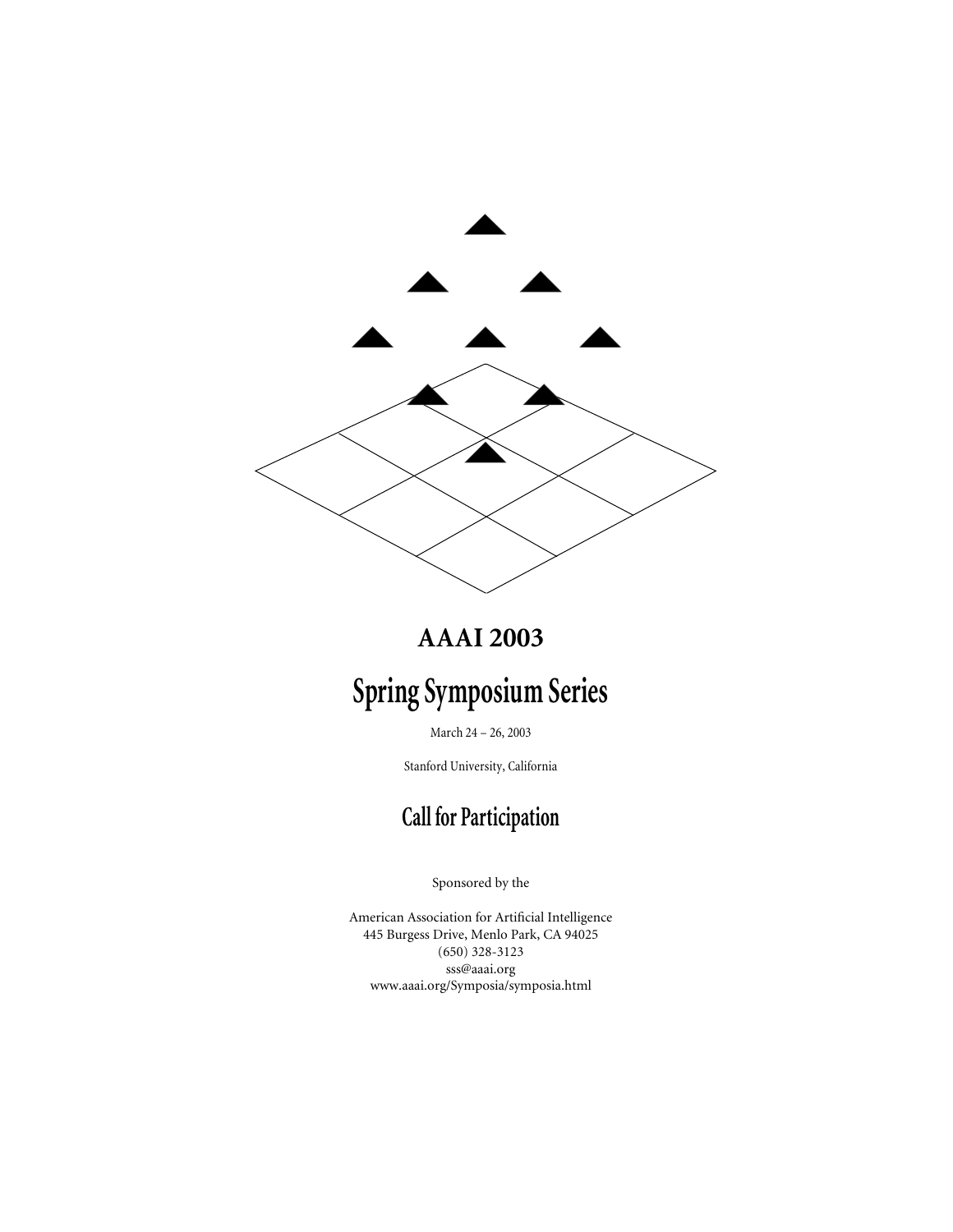The American Association for Artificial Intelligence, in cooperation with Stanford University's Computer Science Department, is pleased to present its 2003 Spring Symposium Series, to be held Monday through Wednesday, March 24-26, 2003 at Stanford University in Stanford, California. The topics of the eight symposia in this symposium series are:

- Agent-Mediated Knowledge Management
- Computational Synthesis: From Basic Building Blocks to High Level Functionality
- Foundations and Applications of Spatio-Temporal Reasoning (FASTR)
- Human Interaction with Autonomous Systems in Complex Environments
- Intelligent Multimedia Knowledge Management
- Logical Formalization of Commonsense Reasoning
- Natural Language Generation in Spoken and Written Dialogue
- New Directions in Question Answering

An informal reception will be held on Monday, March 24. A general plenary session, in which the highlights of each symposium will be presented, will be held on Tuesday, March 25.

Symposia will be limited to between forty and sixty participants. Each participant will be expected to attend a single symposium. Working notes will be prepared and distributed to participants in each symposium. In addition to invited participants, a limited number of interested parties will be able to register in each symposium on a first-come, first-served basis. Registration information will be available in December. To obtain registration information, write to:

■ AAAI Spring Symposium Series 445 Burgess Drive Menlo Park, CA 94025-3442 USA Voice: 650-328-3123 Fax: 650-321-4457 sss@aaai.org www.aaai.org/Symposia/symposia.html

#### **Submission Dates**

- Submissions for the symposia are due on October 4, 2002
- Notification of acceptance will be given by November 8, 2002
- Material to be included in the working notes of the symposium must be received by January 20, 2003.

Please see the appropriate section in each symposium description for specific submission requirements.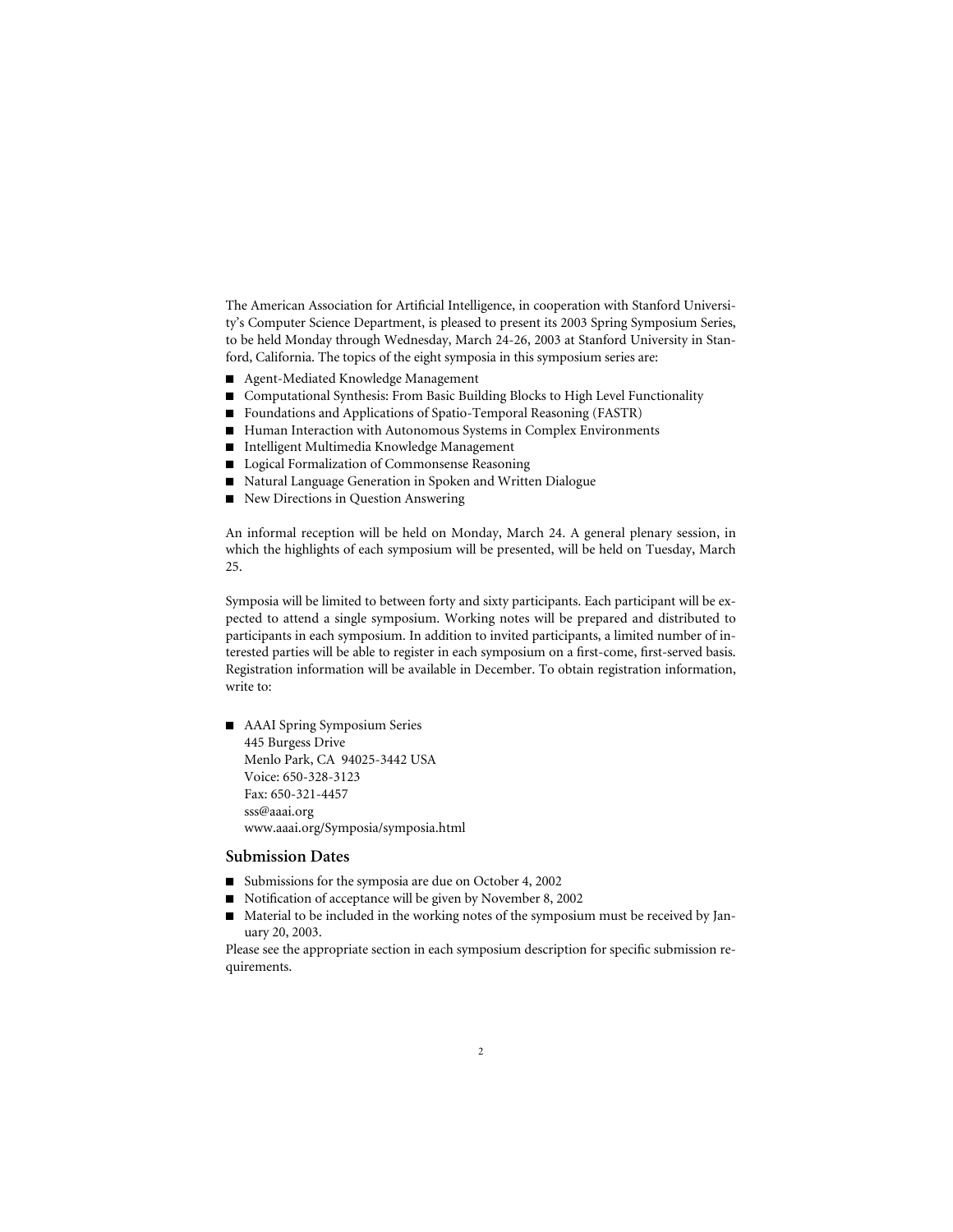

Knowledge management (KM) provides new challenges to the AI community, like context-aware knowledge delivery. Scaling-up research prototypes to real-world solutions usually requires an application-driven integration of several basic technologies. Typical characteristics to be dealt with are manifold logically and physically dispersed actors and knowledge sources, different degrees of formalization of knowledge, different kinds of services and systems, and conflicts between local and global goals. Agent approaches have already been successfully employed for many partial solutions within the overall picture: Agent-based workflow, cooperative information gathering, intelligent information integration, or personal information agents are established techniques in this area.

To cope with the inherent complexity of a more comprehensive solution, agent-mediated knowledge management (AMKM) deals with collective aspects of the domain in an attempt to cope with the conflict between desired order and actual behavior in dynamic environments. AMKM introduces a social layer, which structures the society of agents by defining specific roles and possible interactions between them.

We invite contributions which illustrate methodological, technical and application aspects of AMKM, including (1) analysis and design methods for AMKM systems, (2) relationship between AMKM and general agent-oriented software engineering, (3) relationship between AMKM and business engineering methods, (4) distributed organizational memories, (5) ontology negotiation and ontology life-cycle management, (6) agents for group formation and awareness, (7) agents for supporting social processes (trust, reputation), (8) agent-based workflow in the KM context, (9) collaborative information retrieval, (10) architectures and platforms for socially enabled agents, (11) distributed KR&R for socially enabled agents, (12) user modeling for agent-mediated social processes, (13) practical application examples for (aspects of) AMKM systems, (14) basic research questions, benefits and reasons for the application of the agent paradigm to KM, (15) organizational implications of agent use in KM, and (16) formal models for AMKM.

#### **Submission Information**

Those interested in participating should send a three-page extended abstract describing their related work and areas of interest. Submissions may discuss work in any stage of development, from concepts and future directions to finished work. Alternatively, full papers up to 8 pages may be submitted. Full papers must be complemented by a onepage expression of interest from those authors who intend to participate in the symposium. PDF-submissions in AAAI format should be sent to elst@dfki.de.

#### **Organizing Committee**

Ludger van Elst (Cochair), German Research Center for Artificial Intelligence (DFKI), (elst@dfki.de); Virginia Dignum (Cochair), Achmea & University of Utrecht, (virginia@cs.uu.nl); Andreas Abecker (Cochair), German Research Center for Artificial Intelligence (DFKI), (aabecker@dfki.de); Rose Dieng, INRIA, Sophia-Antipolis; Michael N. Huhns, University of South Carolina, Columbia; Daniel O´Leary, University of Southern California, Los Angeles; Pietro Panzarasa, University of Southampton; Amit P. Sheth, University of Georgia, Athens; Walt Truszkowski, NASA Goddard Space Flight Center; Gerd Wagner, Eindhoven University of Technology

Computational synthesis research seeks formal algorithmic procedures that combine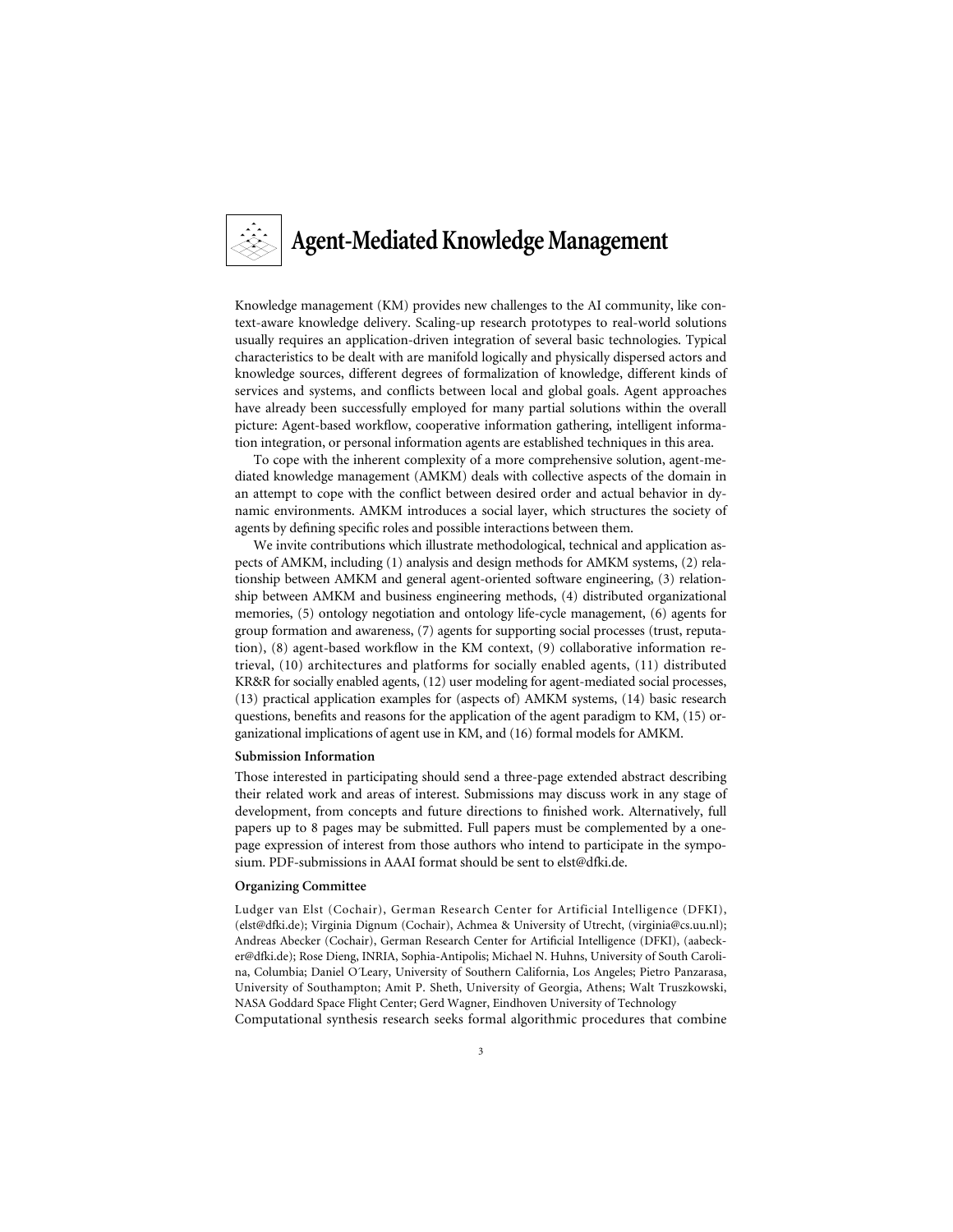### **Computational Synthesis: From Basic Building Blocks to High Level Functionality**

Computational synthesis research seeks formal algorithmic procedures that combine low-level building blocks or features to achieve given arbitrary high-level functionality. The primary challenge is scaling to high complexities, and the paths of investigation deal with automatic composition of building blocks into useful modules, automatic abstraction of module functionality, and automatic hierarchical reuse of modules. This symposium will focus on domain-independent methods that address modularity, regularity, hierarchy, and abstraction in automatic synthesis. Recently there has been a surge of interest in these fundamental issues from three directions: AI researchers interested in scaling discovery processes, engineers interested in fully automated design, and biologists interested in the origin of complexity.

Topics of interest include:

- Models of bottom-up composition and top-down decomposition
- Scalability of composition processes to high complexities
- Automatic identification and composition of useful modules
- Regularity and hierarchy in composition
- Automatic abstraction and encapsulation of modules
- Efficient and adaptive representations of design space
- Solution-neutral goal specification
- Stochastic, game-theoretic and co/evolutionary processes
- Machine learning in synthesis
- Synthesis as models for discovery in nature and engineering
- No free lunch: What can we trade to get open-ended design?

#### **Symposium Format**

Diversity of problem-domains will be encouraged. The symposium seeks to informally bring together researchers from diverse problem domains to address universal approaches and common issues in automatic synthesis. We welcome technical papers describing proposed or completed research activities; position papers outlining a research agenda or evaluating current ideas and approaches; or suggestions for panel discussions. Particularly welcome are contributions that suggest a generic and domain independent approach, although they might be demonstrated for a particular problem domain. Typical presentations will be short (10 minutes) with most of the time allocated for discussion led by a designated peer. Abstracts will be circulated by mail prior to meeting.

Interested applicants should send a 2-page abstract (in PDF) to hod.lipson@ cornell.edu. For more information visit www.mae.cornell.edu/ccsl/conf. Student scholarships are available.

#### **Symposium Chairs**

Hod Lipson, Cornell University; Erik K. Antonsson, Caltech; and John R. Koza, Stanford University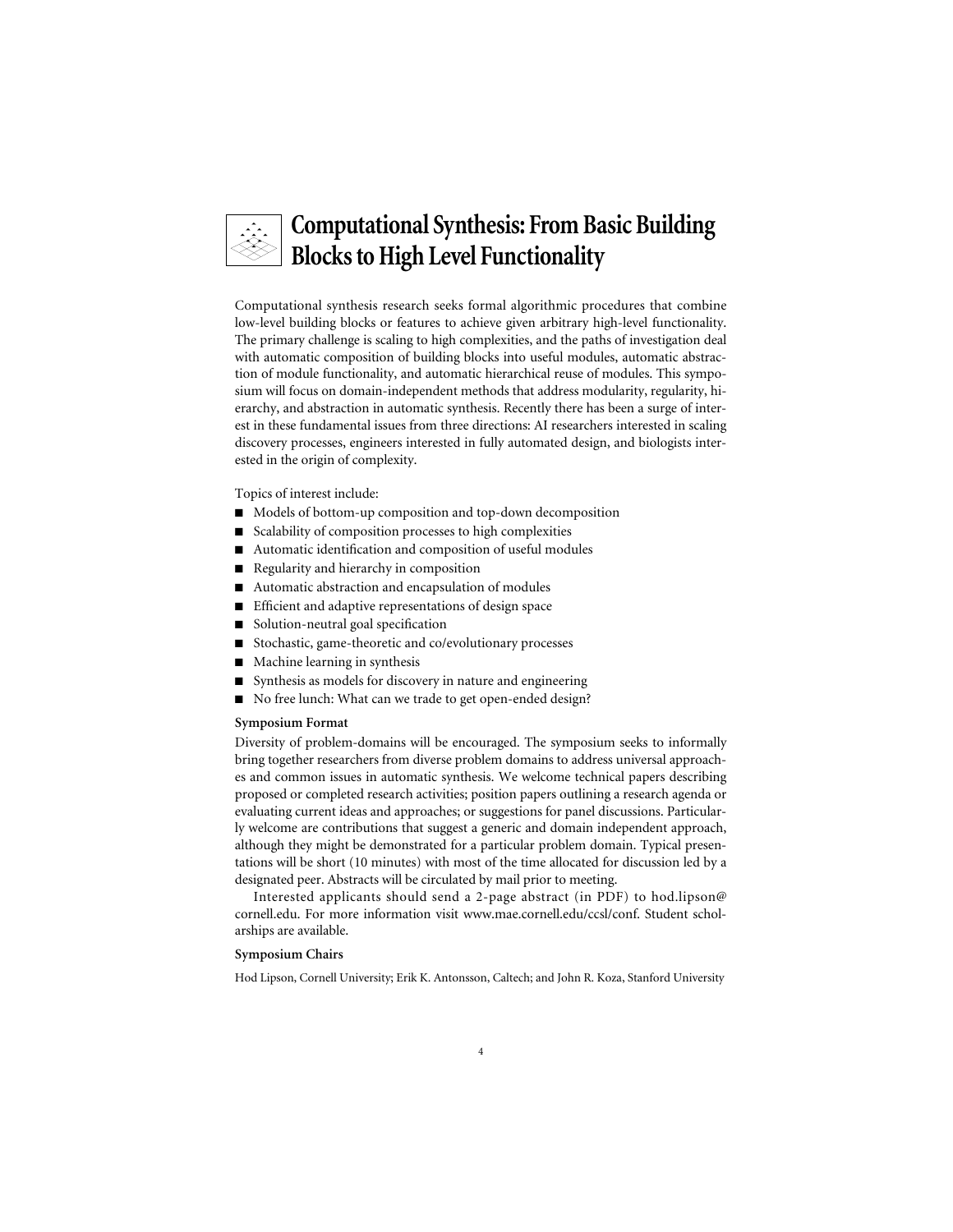# **Foundations and Applications of Spatio-Temporal Reasoning (FASTR)**

In the last few decades, tremendous progress has been made in the field of spatio-temporal knowledge management and reasoning with qualitative and incomplete information, primarily in inventing new domains of space and time and in studying complexity issues in reasoning over them. It has now attained a critical mass where a new investigation needs to be launched in order to understand the foundation of all these works. A lack of such fundamental understanding is behind the reason why the field has not found as much enthusiasm amongst the information technology practitioners as it should have had. Space and time being ubiquitous in information processing the expectation of having such applications is very high, but so far that remained somewhat elusive. Apparently the causes behind the situation are:

- *Fundamental:* no existing generalized understanding across different domains of space and time.
- *Methodological:* the lesser practicable algebraic approach primarily taken by the community so far as opposed to a geometrical one closer to the actual underlying space.
- *Strategic:* the lack of critical mass of application fields for each individual spatial or temporal domain.

All three problems are linked with each other, i.e. they could be attacked at the same time. This symposium will try to formalize these three shortcomings of the community, set a direction in which the research should focus on in the spatio-temporal reasoning area, and galvanize the community into forming a long-term vision and infrastructure for future works.

Researchers participating in the symposium will be asked to give some special thoughts in the generalizing aspects between different ontologies than just reporting the results from their theoretical works from any individual ontology. In order to address the third issue mentioned above we will also seek participation from practitioners who may benefit from the results in spatio-temporal reasoning works. Our expected participants outside the STR community would be on the one end geometers/algebraists who see STR works as a development of a new angle in mathematics of qualitative space, on the other end engineers who need qualitative reasoning in some abstract space.

Additional details about the symposium can be found on the FASTR web page: www.cs.auckland.ac.nz/~hans/aaaisymp03.html

#### **Organizing Committee**

Hans W. Guesgen (primary contact), University of Auckland, Auckland, New Zealand, hans@cs.auckland.ac.nz; Debasis Mitra, Florida Institute of Technology, Melbourne, Florida, USA, dmitra@cs.fit.edu; Jochen Renz, Vienna University of Technology, Vienna, Austria, renz@dbai.tuwien.ac.at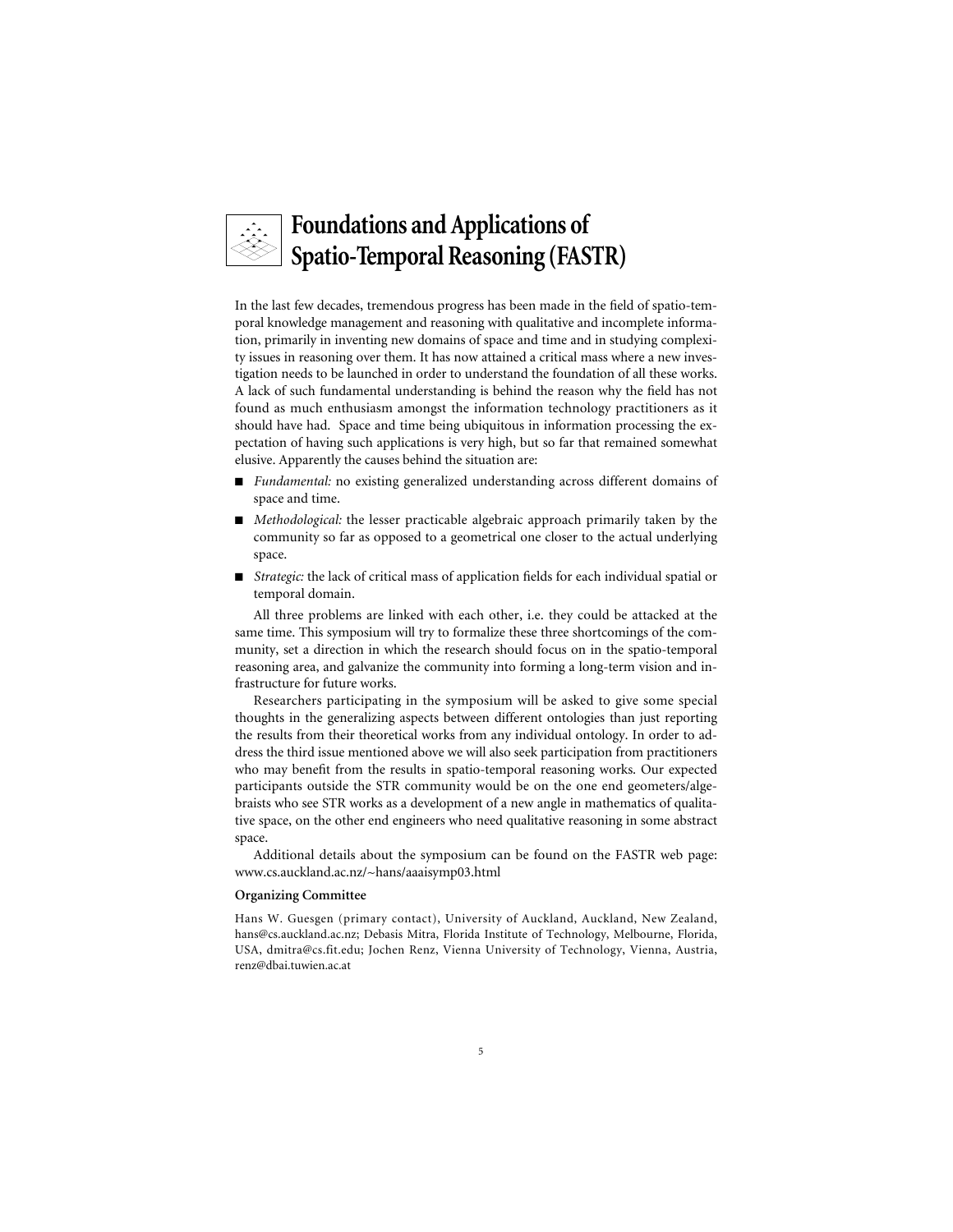### **Human Interaction with Autonomous Systems in Complex Environments**

Autonomous systems can greatly enhance human effectiveness in complex environments by handling routine or cognitively challenging operations. However, autonomy changes the nature of human tasks and can introduce new risks. Mitigating those risks raises issues in autonomous systems research such as: (1) How to accept task inputs from humans; (2) How to adjust the level of autonomy and/or change the distribution of roles and responsibilities between autonomous systems and humans; (3) How to model humans and their tasks and to what level of detail and; (4) How to facilitate human understanding of the goals, tasks and contexts of autonomous systems to reduce the potential that anomalies would lead to unexpected responses from the system or inappropriate responses by the human.

How do we make people more effective and safe in performing tasks in cooperation with an autonomous system? It is our view that effective human interaction with autonomous systems requires more than just good user interface design. It involves substantial challenges in the design of the autonomous systems themselves and in the representation and use of the cognitive models underpinning human interaction with autonomous systems. Specifically, it affects the design requirements for autonomous system functions ranging from planning and modeling to natural language and intent inference.

The objective of this symposium is to promote technology development for improved human-autonomy interaction by facilitating collaboration between researchers in autonomy and researchers in human-computer interaction. We are especially interested in technology and case studies relevant to complex, applied environments in which people interact with autonomous systems regularly and in-depth. Such systems include autonomous control of buildings or spacecraft, robots that interact with people, and software for assisting complex human tasks, such as logistics planning.

This symposium will include paper presentations, breakout sessions, and an invited keynote address. Significant time for interaction and commentary between human-computer interaction researchers and autonomous systems researchers will be scheduled.

#### **Submissions**

Please submit abstracts or papers of 2-6 pages in length electronically to David Kortenkamp at kortenkamp@jsc.nasa.gov by the symposium deadline.

#### **More Information**

www.traclabs.com/~korten/spring\_symposium03/

#### **Program Committee**

David Kortenkamp, NASA Johnson Space Center/Metrica Inc. (cochair); Mike Freed, NASA Ames Research Center (cochair); Michael Cleary, Draper Laboratory; Debra Schreckenghost, NASA JSC/Metrica Inc.; Reid Simmons, Carnegie Mellon University; David Woods, Ohio State University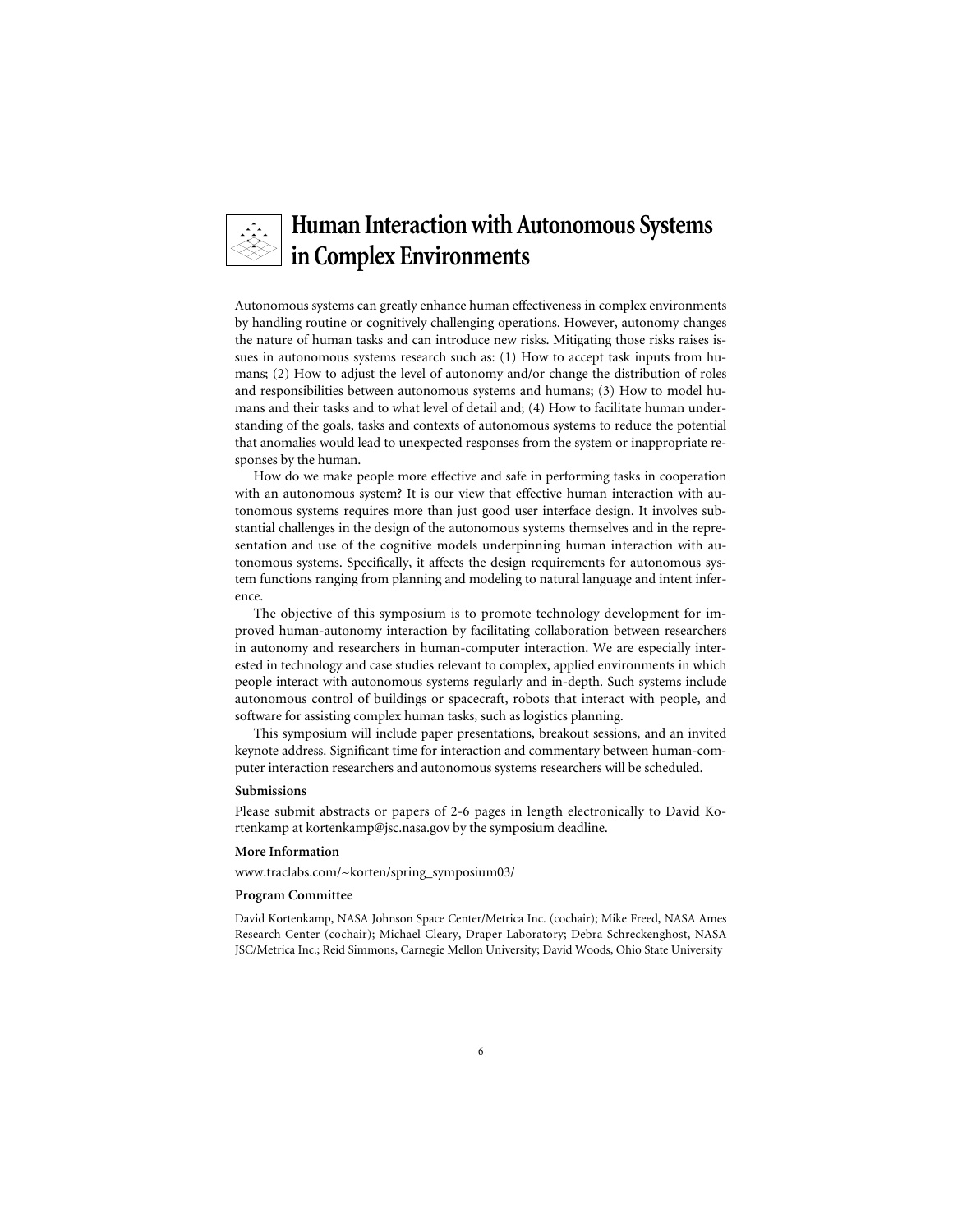# **Intelligent Multimedia Knowledge Management**

Research in diverse areas of media processing is starting to be integrated to form systems for intelligent multimedia knowledge management. Systems of this type will be able to perform knowledge management activities such as extracting information from various media such as text, speech and video, and integrating these into alternative media streams to enrich them.

Applications for which these systems might be developed include: (1) Education, e.g. through integrating aural and visual presentations with personal notes and external information resources. (2) Entertainment, e.g. by automatically annotating television and video material with related information of featured individuals or events. (3) Business, e.g. by automatically providing additional relevant information during meetings. (4) Research, e.g. via knowledge discovery and integration from different sources.

Component technologies required by these systems include information retrieval, information extraction, speech recognition, video and image analysis, summarisation, agent technologies, multilingual systems, database systems and information visualisation. For example, extraction of information from multimedia data requires the development and integration of robust information extraction methods for event detection and named entity recognition with spoken transcripts and can be integrated with information derived from video streams. Thus rather than merely trying to locate documents, intelligent knowledge management seeks to further integrate technologies to actually mine knowledge from documents and automatically make use of it.

The symposium follows on from the successful 1997 AAAI Spring Symposium on Intelligent Integration and Use of Text, Image, Video, and Audio Corpora. Although presentations describing research into the novel integration of technologies and prototype systems will be the central aspect of this symposium, the meeting also aims to bring together researchers who might otherwise not meet to exchange ideas and foster new research initiatives. It is hoped that learning about related research and potential applications will inspire participants to develop new directions in their own work and possibly to collaborate with others working in fields complementary to their own.

#### **Submissions**

The symposium will consist of formal paper presentations describing current research or prototype systems, as well as interdisciplinary discussion sessions exploring future developments of knowledge management technologies. Those interested in participating are invited to submit either a full paper of not more than 5,000 words in length or a one page statement of interest outlining their relevant research activities and how they would like to contribute to the symposium. Submission information is available from www.dcs.ex.ac.uk/aaai03-imkm/

#### **Organizing Committee**

Gareth Jones (chair), University of Exeter, UK; Ruud Bolle, IBM T.J. Watson Research Center, USA; Anni Coden, IBM T.J. Watson Research Center, USA; Alexander Hauptmann, Carnegie Mellon University, USA; Corinna Ng, Canon Research Centre Europe Ltd, UK; Shin'ichi Satoh, National Institute of Informatics, Japan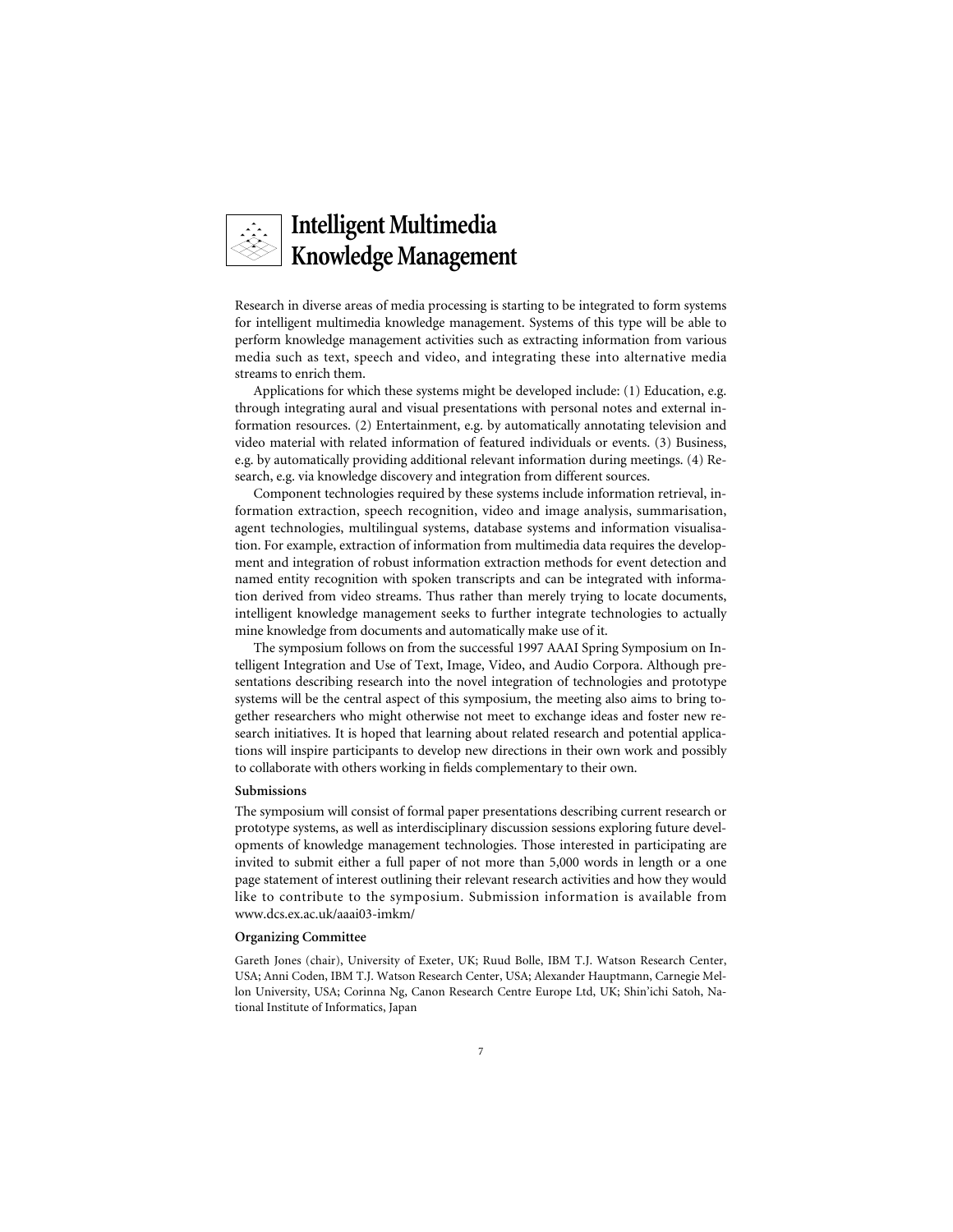# **Logical Formalizations of Commonsense Reasoning**

One of the major long-term goals of AI is to endow computers with commonsense reasoning capabilities. Although we know how to design and build systems that excel at certain bounded or mechanical tasks which humans find difficult, such as playing chess, we have little idea how to construct computer systems that do well at commonsense tasks which are easy for humans. Formalizing commonsense reasoning using logic-based approaches will be the focus of the symposium. Emphasis will be placed on representation rather than algorithms, and on formal rather than informal methods.

Topics of interest include, but are not limited to: (1) change, action, and causality; (2) ontologies, including space, time, shape, and matter, and ontologies of networks and structures; (3) large commonsense knowledge bases (including work related to the high performance knowledge bases (HPKB) project and the rapid knowledge formation (RKF) project); (4) axiomatizations of benchmark commonsense problems; (5) exploration of new commonsense domains in a preformal way: e.g. new microworlds or benchmark problems; (6) nonmonotonic reasoning; (7) formal models of probabilistic reasoning; (8) formal theories of context; (9) mental attitudes including knowledge, belief, intention, and planning; (10) belief change, update, and revision; (11) cognitive robotics; and (12) reasoning about multi-agent systems and social interactions among agents

While mathematical logic is expected to be the primary lingua franca of the symposium, we also welcome papers using rigorous but non-logical approaches to the representation of commonsense domains. Technical papers offering new results in the area are especially welcome. However, survey papers, papers studying the relationship between different approaches, and papers on methodological issues such as theory evaluation, are also encouraged.

#### **Submission Information**

Please submit papers of up to 6000 words, excluding the bibliography. Electronic submissions in PDF, are preferred; otherwise 6 hard copies of the paper are acceptable. To only attend the workshop, please submit a 1-2 page research summary including a list of relevant publications. All submissions and requests for attendance should be sent to one of the Symposium Chairs: Patrick Doherty, John McCarthy, or Mary-Anne Williams (see below). For more information, please see www.ida.liu.se/~patdo/cs/cs2003.html

#### **Organizing Committee**

Patrick Doherty, Linkoping University (patdo@ida.liu.se); John McCarthy, Stanford University (jmc@steam.stanford.edu); Mary-Anne Williams, University of Newcastle, (maryanne@cafe.newcastle.edu.au)

#### **Preliminary Program Committee**

Eyal Amir , University of California Berkley, USA; Vinay Chaudhri, SRI, USA; Tom Costello, IBM, USA; Ernie Davis, NYU, USA; Patrick Hayes, University of West Florida; Jim Hendler, University of Maryland, USA; Jerry Hobbs, SRI , USA; Fritz Lehmann, Austin, USA; Hector Levesque, University of Toronto, Canada; Vladimir Lifschitz, University of Texas at Austin, USA; Fangzhen Lin, Hong Kong University of Science and Technology; Leora Morgenstern, IBM, USA; Pavlos Peppas, University of Patras, Greece; Murray Shanahan, Imperial College, UK; Yoav Shoham, Stanford University, USA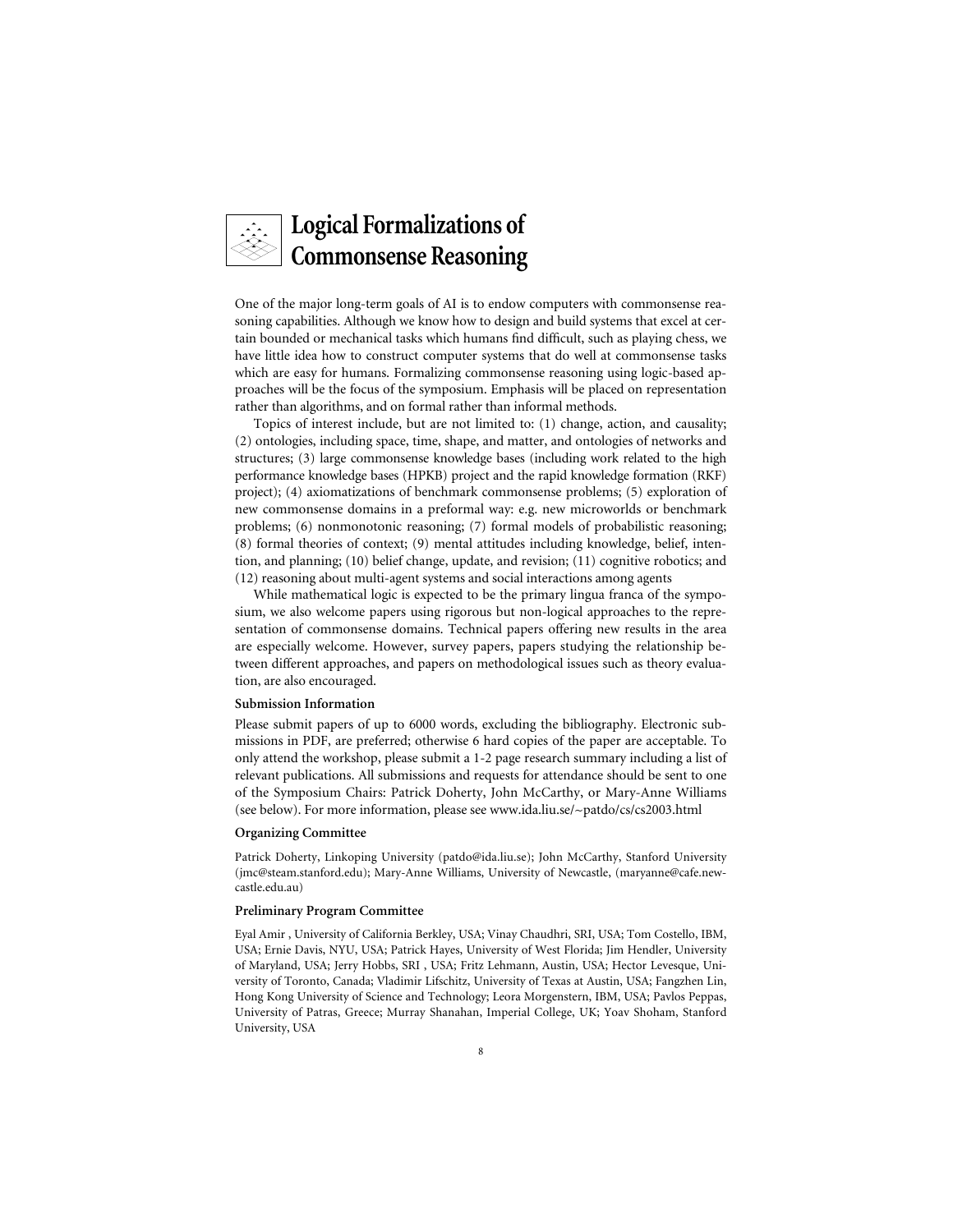

All types of dialogue systems, including spoken, written, GUI-based and multimodal, have become more prevalent in recent years. Separate workshops have focused on the building and evaluation of these systems and on the generation of everything from noun phrases to longer monologues. The goal of this symposium is to bring together people involved with all types of dialogue and natural language generation research to discuss current challenges and improve existing techniques for meeting them. We expect builders of dialogue systems to come away with insight into problems and solutions already discovered by the NLG community, and builders of generation systems to develop a new appreciation of issues that arise in dialogue systems.

Potential contexts include tutoring and interactive help systems, entertainment applications such as animated intelligent agents and generation of dialogue in narrative, multimedia systems, information retrieval and transaction processing, and even computercomputer dialogue intended to be seen by humans.

Some relevant topics include: generation of repairs and other dialogue-specific phenomena, application customization and level of knowledge representation, the role of user modeling, the relation between quality of dialogue understanding and generation quality, the use of different modalities in dialogue systems, the effect of domain and genre on dialogue, initiative handling, synchronization, and speech synthesis vs. prerecorded audio. Also relevant are papers on corpus collection and analysis, system evaluation, resource sharing and reuse, and authoring tools and APIs. (Papers exclusively on speech synthesis are outside the range of this symposium.)

#### **Submissions**

The symposium will consist mainly of panel discussions, group sessions, and a poster session, but there will also be time for researchers to present their work. Potential participants may submit technical papers between 2 and 10 pages in length. Papers can be theoretical or applied, with technical details or positions, completed or in progress. We expect diverse perspectives such as spoken vs. text, generation vs. dialogue structure, and statistical vs. knowledge-based. Student submissions are encouraged. Electronic submission in PostScript or PDF is requested. Further information is available at www.cs.niu. edu/~nlgdial, or by writing to Charles Callaway (callaway@itc.it) or Reva Freedman (freedman@cs.niu.edu).

#### **Organizing Committee**

Reva Freedman (Cochair), Northern Illinois University; Charles Callaway (Cochair), ITC-irst, Italy; Gregory Aist, NASA - RIACS; Nancy Green, University of North Carolina/Greensboro; Pamela W. Jordan, University of Pittsburgh; David R. Traum, ICT, University of Southern California; Marilyn Walker, ATT Labs - Research